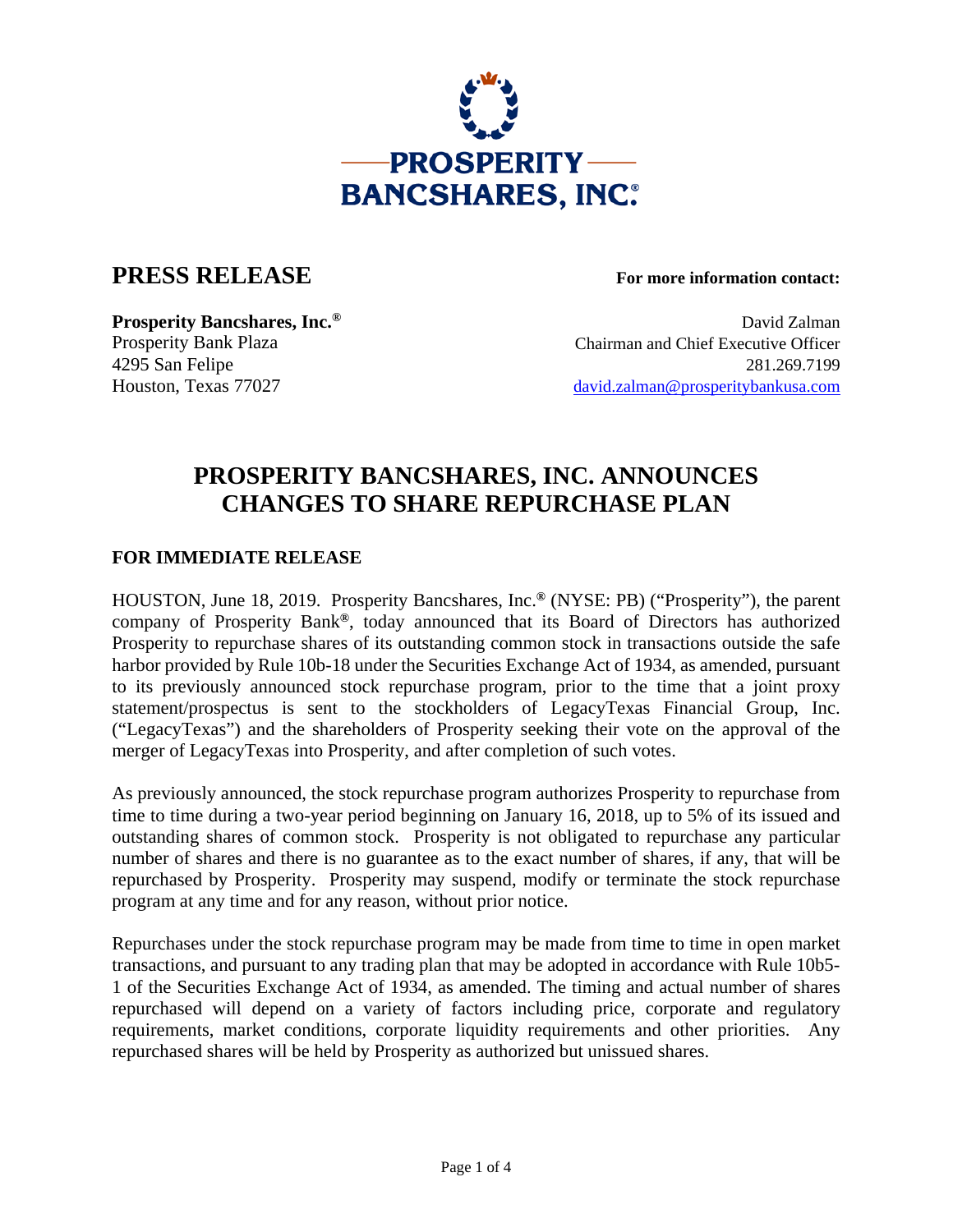#### **About Prosperity Bancshares, Inc. ®**

As of March 31, 2019, Prosperity Bancshares, Inc.**®** is a \$22.4 billion Houston, Texas based regional financial holding company, formed in 1983. Operating under a community banking philosophy and seeking to develop broad customer relationships based on service convenience, Prosperity offers a variety of traditional loan and deposit products to its customers, which consist primarily of small and medium sized businesses and consumers. In addition to established banking products, Prosperity offers a complete line of financial services including Online & Mobile Banking, Investment Services, Small Business (SBA) and Commercial Loans, Mortgage Services, Retail Brokerage Services, Cash Management, as well as traditional consumer services.

Prosperity currently operates 242 full-service banking locations: 65 in the Houston area, including The Woodlands; 29 in the South Texas area, including Corpus Christi and Victoria; 33 in the Dallas/Fort Worth area; 22 in the East Texas area; 29 in the Central Texas area, including Austin and San Antonio; 34 in the West Texas area, including Lubbock, Midland-Odessa and Abilene; 16 in the Bryan/College Station area; six in the Central Oklahoma area; and eight in the Tulsa, Oklahoma area.

#### **Cautionary Notes on Forward-Looking Statements**

This communication contains statements which, to the extent they are not statements of historical fact, constitute "forward-looking statements" within the meaning of the federal securities laws, including Section 27A of the Securities Act of 1933, as amended, and Section 21E of the Securities Exchange Act of 1934, as amended. From time to time, oral or written forward-looking statements may also be included in other information released to the public. Such statements are typically, but not exclusively, identified by the use in the statements of words or phrases such as "aim," "anticipate," "estimate," "expect," "goal," "guidance," "intend," "is anticipated," "is expected," "is intended," "objective," "plan," "projected," "projection," "will affect," "will be," "will continue," "will decrease," "will grow," "will impact," "will increase," "will incur," "will reduce," "will remain," "will result," "would be," variations of such words or phrases (including where the word "could," "may," or "would" is used rather than the word "will" in a phrase) and similar words and phrases indicating that the statement addresses some future result, occurrence, plan or objective. These forward-looking statements may include information about Prosperity's and LegacyTexas's possible or assumed future economic performance or future results of operations, including future revenues, income, expenses, provision for loan losses, provision for taxes, effective tax rate, earnings per share and cash flows and Prosperity's or LegacyTexas's future capital expenditures and dividends, future financial condition and changes therein, including changes in Prosperity's and LegacyTexas's loan portfolio and allowance for loan losses, future capital structure or changes therein, as well as the plans and objectives of management for Prosperity's or LegacyTexas's future operations, future or proposed acquisitions, the future or expected effect of acquisitions on Prosperity's or LegacyTexas's operations, results of operations, financial condition, and future economic performance, statements about the anticipated benefits of the proposed transaction, and statements about the assumptions underlying any such statement. The forward-looking statements are based on expectations and assumptions Prosperity and LegacyTexas currently believe to be valid. Because forward-looking statements relate to future results and occurrences, they are subject to inherent uncertainties, risks and changes in circumstances that are difficult to predict. Many possible events or factors could adversely affect the future financial results and performance of Prosperity, LegacyTexas or the combined company and could cause those results or performance to differ materially from those expressed in the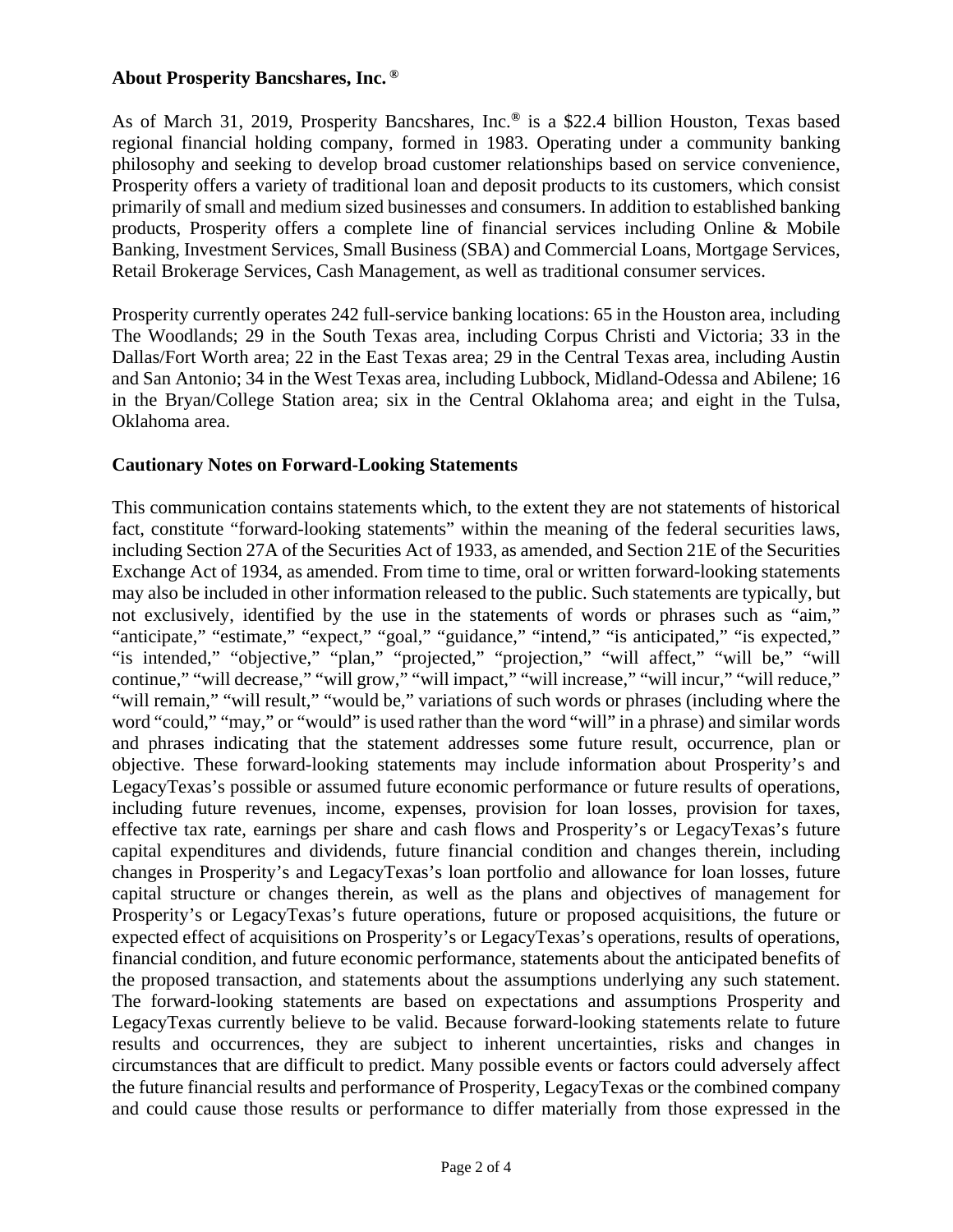forward-looking statements. Such risks and uncertainties include, among others: the occurrence of any event, change or other circumstance that could give rise to the right of one or both of the parties to terminate the merger agreement, the outcome of any legal proceedings that may be instituted against Prosperity or LegacyTexas, delays in completing the transaction, the failure to obtain necessary regulatory approvals (and the risk that such approvals may result in the imposition of conditions that could adversely affect the combined company or the expected benefits of the transaction) or shareholder approvals or to satisfy any of the other conditions to the transaction on a timely basis or at all, the possibility that the anticipated benefits of the transaction are not realized when expected or at all, including as a result of the impact of, or problems arising from, the integration of the two companies or as a result of the strength of the economy and competitive factors generally, or specifically in the Dallas/Fort Worth area where LegacyTexas does a majority of its business and Prosperity has a significant presence, the possibility that the transaction may be more expensive to complete than anticipated, including as a result of unexpected factors or events, diversion of management's attention from ongoing business operations and opportunities, potential adverse reactions or changes to business or employee relationships, including those resulting from the announcement or completion of the transaction, Prosperity's ability to complete the acquisition and integration of LegacyTexas successfully, and the dilution caused by Prosperity's issuance of additional shares of its common stock in connection with the transaction. Each of Prosperity and LegacyTexas disclaims any obligation to update such factors or to publicly announce the results of any revisions to any of the forward-looking statements included herein to reflect future events or developments. Further information on Prosperity, LegacyTexas and factors which could affect the forward-looking statements contained herein can be found in Prosperity's Annual Report on Form 10-K for the fiscal year ended December 31, 2018, its Quarterly Report on Form 10-Q for the three-month period ended March 31, 2019 and its other filings with the Securities and Exchange Commission ("SEC"), and in LegacyTexas's Annual Report on Form 10- K for the fiscal year ended December 31, 2018, its Quarterly Report on Form 10-Q for the threemonth period ended March 31, 2019 and its other filings with the SEC.

#### **Additional Information about the Merger and Where to Find It**

In connection with the proposed merger of LegacyTexas into Prosperity, Prosperity will file with the SEC a registration statement on Form S-4 to register the shares of Prosperity common stock to be issued to the stockholders of LegacyTexas. The registration statement will include a joint proxy statement/prospectus which will be sent to the stockholders of LegacyTexas and shareholders of Prosperity seeking their approval of the proposed transaction.

WE URGE INVESTORS AND SECURITY HOLDERS TO READ THE REGISTRATION STATEMENT ON FORM S-4, THE JOINT PROXY STATEMENT/PROSPECTUS INCLUDED WITHIN THE REGISTRATION STATEMENT ON FORM S-4 AND ANY OTHER RELEVANT DOCUMENTS TO BE FILED WITH THE SECURITIES AND EXCHANGE COMMISSION IN CONNECTION WITH THE PROPOSED TRANSACTION BECAUSE THEY CONTAIN IMPORTANT INFORMATION ABOUT PROSPERITY, LEGACYTEXAS AND THE PROPOSED TRANSACTION.

Investors and security holders may obtain free copies of these documents through the website maintained by the SEC at http://www.sec.gov. Documents filed with the SEC by Prosperity will be available free of charge by directing a request by telephone or mail to Prosperity Bancshares, Inc., Prosperity Bank Plaza, 4295 San Felipe, Houston, Texas 77027 Attn: Investor Relations, (281) 269-7199 and documents filed with the SEC by LegacyTexas will be available free of charge